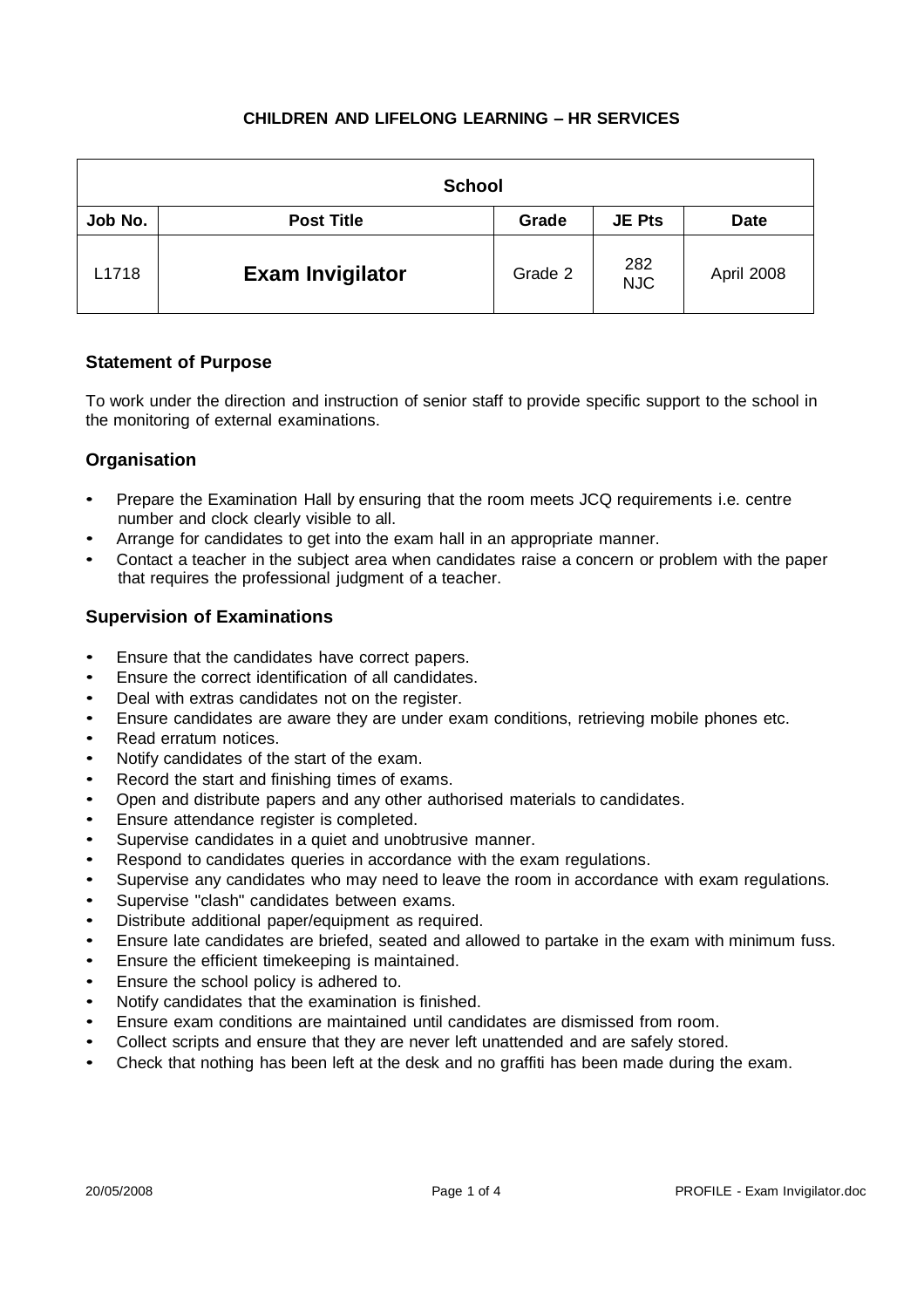## **Resources**

- Ensure that scripts are never left unattended and are safely delivered to the exams officer.
- At the exam officer's discretion, ensure that there are no missing scripts.

**Support to School** (this list is not exhaustive and should reflect the ethos of the school)

- Promote and safeguard the welfare of children and young persons you are responsible for or come into contact with.
- Be aware of and comply with policies and procedures relating to child protection, health, safety and security, confidentiality and data protection, reporting all concerns to an appropriate person.
- Be aware of, support and ensure equal opportunities for all.
- Contribute to the overall ethos/work/aims of the school.
- Appreciate and support the role of other professionals.
- Attend and participate in relevant meetings as required.
- Participate in training and other learning activities and performance development as required.
- Assist with pupil needs as appropriate during the school day.

#### **Note 1:**

**The content of this job description will be reviewed with the post holder on an annual basis in line with the School's performance and development review policy. Any significant change in level of accountability that could result in a change to the grade must be discussed with the post holder and the relevant trade union before submitting for re-evaluation.**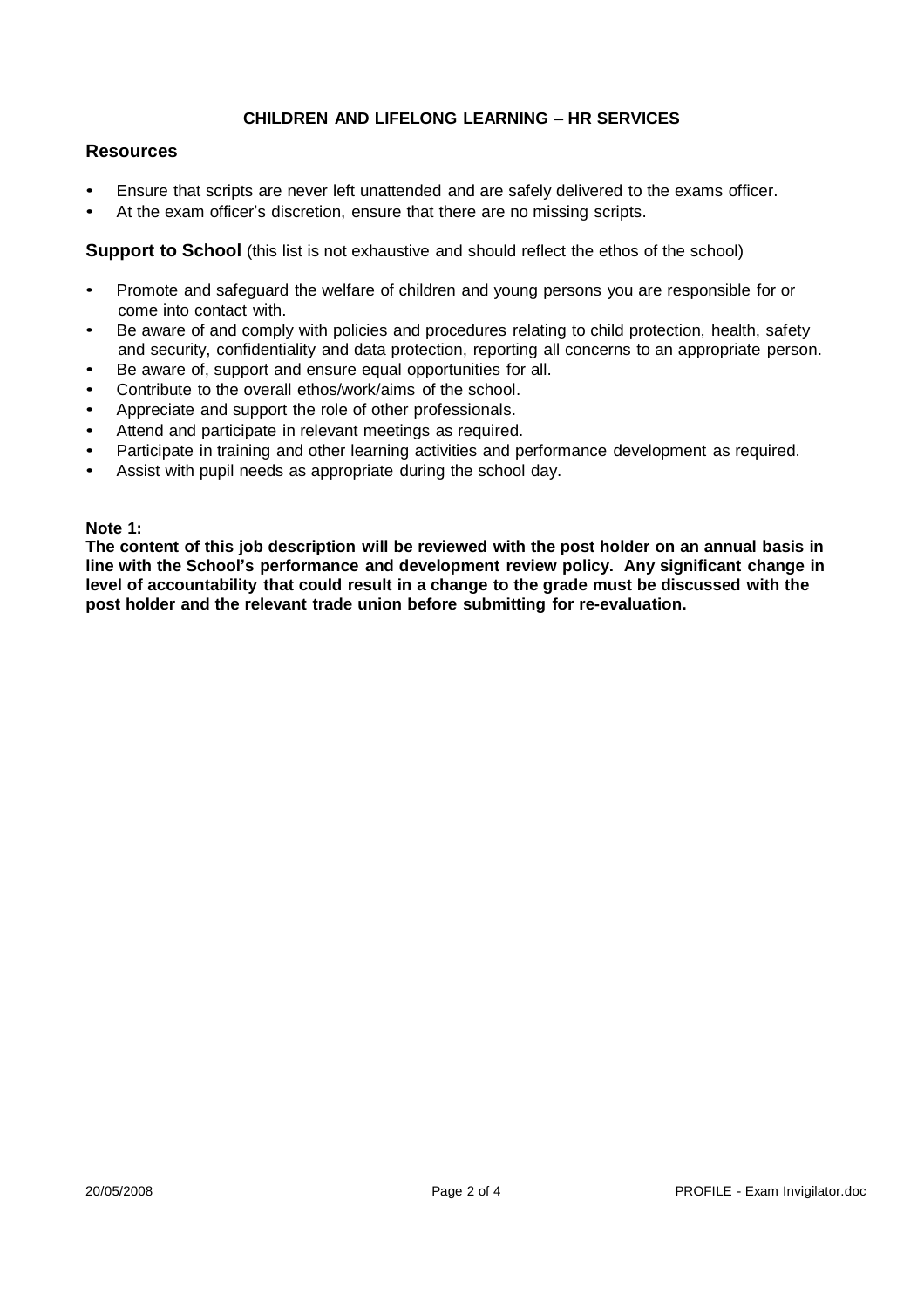# **Person Specification Exam Invigilator Level 1**

|                             | <b>Essential Criteria</b>                                                                                                                                                                                                                                                                                                                                                                                                                                                                                                                                                                                                                                                                                                                                                                                                                                                                                                                                                                                                                                                                                           | <b>Measured By</b> |
|-----------------------------|---------------------------------------------------------------------------------------------------------------------------------------------------------------------------------------------------------------------------------------------------------------------------------------------------------------------------------------------------------------------------------------------------------------------------------------------------------------------------------------------------------------------------------------------------------------------------------------------------------------------------------------------------------------------------------------------------------------------------------------------------------------------------------------------------------------------------------------------------------------------------------------------------------------------------------------------------------------------------------------------------------------------------------------------------------------------------------------------------------------------|--------------------|
|                             | <b>Qualifications/Training</b><br>Good numeracy and literacy skills.                                                                                                                                                                                                                                                                                                                                                                                                                                                                                                                                                                                                                                                                                                                                                                                                                                                                                                                                                                                                                                                | $\mathbf{I}$       |
| $\bullet$<br>$\bullet$<br>٠ | <b>Knowledge/Skills</b><br>Good understanding and ability to use relevant documentation/<br>technology.<br>Ability to work constructively as part of a team.<br>Ability to relate well to children and to adults.<br>Good organising, planning and prioritising skills.<br>Methodical with a good attention to detail.                                                                                                                                                                                                                                                                                                                                                                                                                                                                                                                                                                                                                                                                                                                                                                                              | AF/I               |
| $\bullet$<br>$\bullet$      | <b>Behavioural Attributes</b><br>Customer focused.<br>Has a friendly yet professional and respectful approach which<br>demonstrates support and shows mutual respect.<br>Open, honest and an active listener.<br>Takes responsibility and accountability.<br>Committed to the needs of the pupils, parents and other<br>stakeholders and challenge barriers and blocks to providing an<br>effective service.<br>Demonstrates a "can do" attitude including suggesting solutions,<br>participating, trusting and encouraging others and achieving<br>expectations.<br>Is committed to the provision and improvement of quality service<br>provision.<br>Is adaptable to change/embraces and welcomes change.<br>Acts with pace and urgency being energetic, enthusiastic and<br>decisive.<br>Communicates effectively.<br>Has the ability to learn from experiences and challenges.<br>Is committed to the continuous development of self and others by<br>keeping up to date and sharing knowledge, encouraging new<br>ideas, seeking new opportunities and challenges, open to ideas<br>and developing new skills. | AF/I               |
| AF                          | Application form                                                                                                                                                                                                                                                                                                                                                                                                                                                                                                                                                                                                                                                                                                                                                                                                                                                                                                                                                                                                                                                                                                    | Interview          |

## **Note 1:**

**In addition to the ability to perform the duties of the post, issues relating to safeguarding and promoting the welfare of children will need to be demonstrated these will include:**